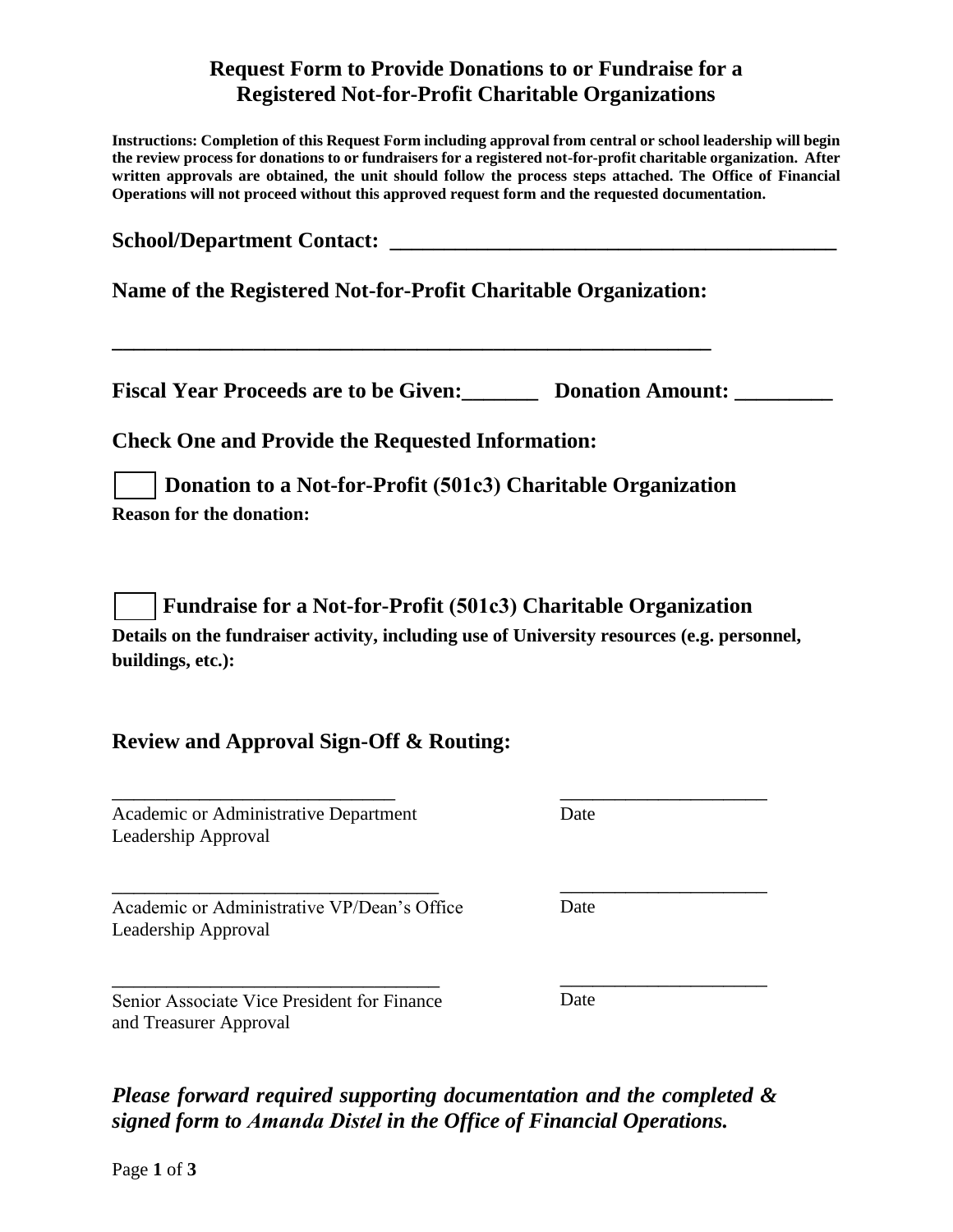## **Procedures for Charitable Donations to a Registered Not-for-Profit Organization**

Donations are permitted in the following instances:

1) Donations made at the direction of the President, Provost or Senior Vice-President for Business and Finance; or

2) Donations to attend or gain recognition at fundraising events, where institutional representation is necessary; or

3) Donations of moveable physical assets (regardless of the value, age or obsolescence) to a Charitable Organization. The procedures for these activities are governed by the Surplus Property Exchange Program - [Surplus Property Exchange: Procurement and Payment Services - Northwestern University .](http://www.northwestern.edu/procurement/about/surplusproperty/index.html) The eCycling Program administered by Facilities Management provides additional guidance for computer donations - <http://www.northwestern.edu/fm/services/computer-electronic-recycling/faculty-staff-ecycling.html>.

## **Review and Approval Process**

For items 1) and 2) above, individuals contemplating donations to registered not-for-profit charitable organizations should consult the central or school management where they work. In turn, central or school leadership should consult with the Office of Financial Operations for approval.

If central or school management approves a donation to another registered not-for-profit organization, the following information should be submitted to the Office of Financial Operations for approval.

- 1) Request Form to Provide Donations to or Fundraise for a Registered Charitable Not-for-Profit Organization
- 2) Proof of Federal Tax-Exempt Status for the Charitable Organization
	- a. Tax-exempt determination letter or comparable documentation for organizations exempt from tax under Internal Revenue Code section 115 – contact the charitable organization for this information.
	- b. Do tax exempt organization search on IRS website and print results: https://apps.irs.gov/app/eos/

Note: Search by the organization's tax identification number. If you search by name, include the city and state.

If approved, the unit charged with coordinating the activities is responsible for the proper recording and reporting of the activities. All donations of this nature must be processed using an Online Voucher and account code 78654 – Authorized Charitable Donation. If a charitable donations receipt is issued, this should be attached to the supporting documentation for the expense and retained by the originating office.

For item 3) above, donations of movable physical assets should be a part of the Surplus Property Exchange Program prior to donating to other registered charitable not-for-profit organizations. Approval by the unit's management must be documented prior to donating the movable asset.